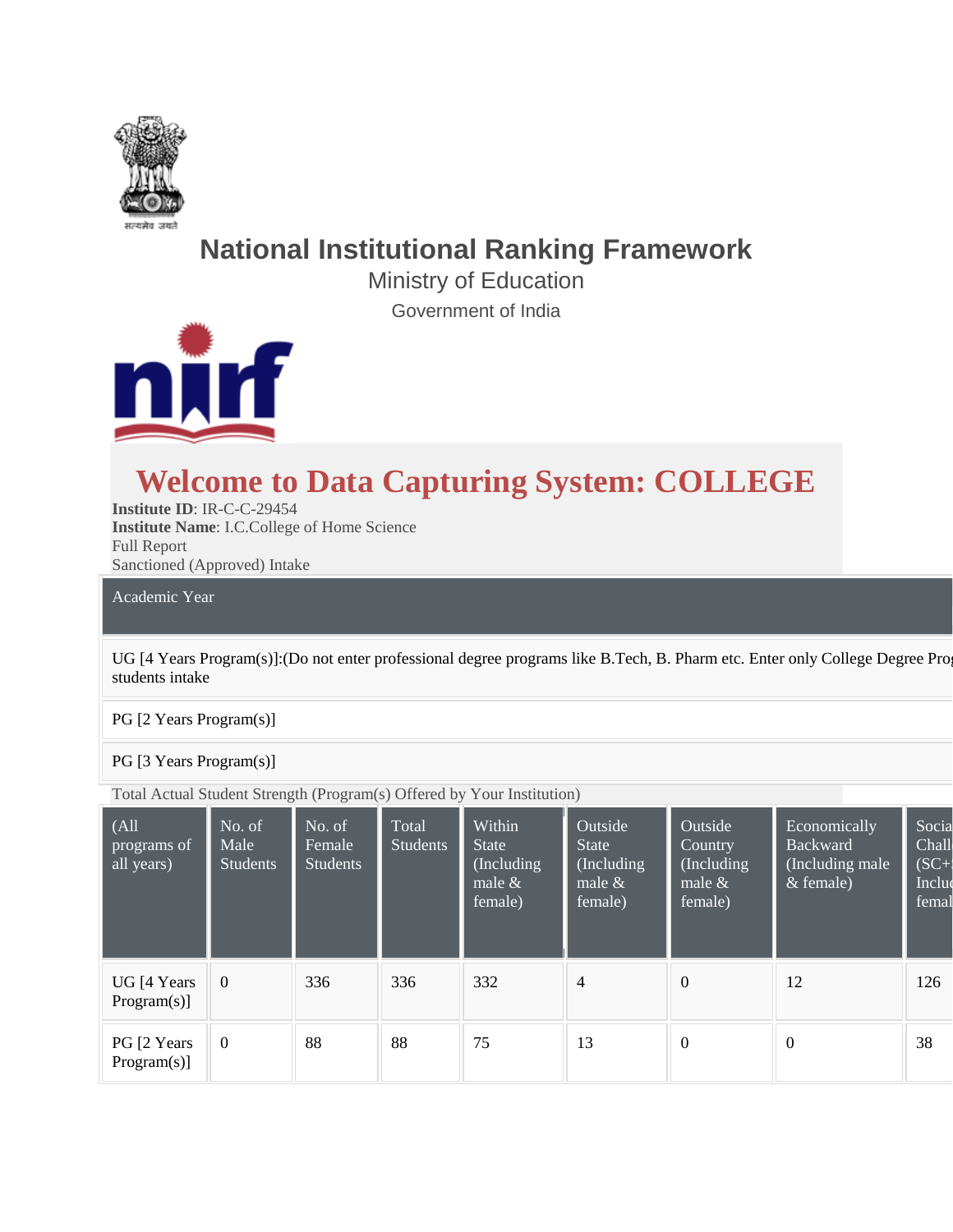| $ $ (All<br>programs of<br>all years) | No. of<br>Male<br><b>Students</b> | No. of<br>Female<br><b>Students</b> | Total<br><b>Students</b> | Within<br><b>State</b><br>(Including)<br>male $&$<br>female) | Outside<br><b>State</b><br>(Including)<br>male $\&$<br>female) | Outside<br>Country<br>(Including)<br>male $&$<br>female) | Economically<br><b>Backward</b><br>(Including male)<br>$&$ female) | Socia<br>Chall<br>$(SC+)$<br>Includ<br>femal |
|---------------------------------------|-----------------------------------|-------------------------------------|--------------------------|--------------------------------------------------------------|----------------------------------------------------------------|----------------------------------------------------------|--------------------------------------------------------------------|----------------------------------------------|
| PG [3 Years]<br>Program(s)]           | $\Omega$                          | 82                                  | 82                       | 77                                                           | 5                                                              | $\theta$                                                 | $\overline{0}$                                                     | 25                                           |

Placement & Higher Studies

### **UG [4 Years Program(s)]: Placement & higher studies for previous 3 years**

| Academic<br>Year | No. of first year<br>students intake in the<br>year | No. of first year<br>students admitted in<br>the year | Academic<br>Year | No. of students<br>admitted through<br>Lateral entry | Academic<br>Year |  |
|------------------|-----------------------------------------------------|-------------------------------------------------------|------------------|------------------------------------------------------|------------------|--|
| $(2015-16)$      | 122                                                 | 122                                                   | $(2016-17)$      | $\overline{0}$                                       | $(2018-19)$      |  |
| $(2016-17)$      | 122                                                 | 82                                                    | $(2017-18)$      | $\boldsymbol{0}$                                     | $(2019-20)$      |  |
| $(2017-18)$      | 82                                                  | 82                                                    | $(2018-19)$      | $\overline{0}$                                       | $(2020-21)$      |  |

## **PG [2 Years Program(s)]: Placement & higher studies for previous 3 years**

| Academic<br>Year | No. of first year students<br>intake in the year | No. of first year students<br>admitted in the year | Academic<br>Year | No. of students graduating<br>minimum stipulated time |
|------------------|--------------------------------------------------|----------------------------------------------------|------------------|-------------------------------------------------------|
| $(2017-18)$      | 36                                               | 35                                                 | $(2018-19)$      | 33                                                    |
| $(2018-19)$      | 38                                               | 33                                                 | $(2019-20)$      | 31                                                    |
| $(2019-20)$      | 34                                               | 36                                                 | $(2020-21)$      | 20                                                    |

### **PG [3 Years Program(s)]: Placement & higher studies for previous 3 years**

| Academic    | No. of first year students | No. of first year students | Academic    | No. of students graduating |
|-------------|----------------------------|----------------------------|-------------|----------------------------|
| Year        | intake in the year         | admitted in the year       | Year        | minimum stipulated time    |
| $(2016-17)$ | 16                         |                            | $(2018-19)$ | 12                         |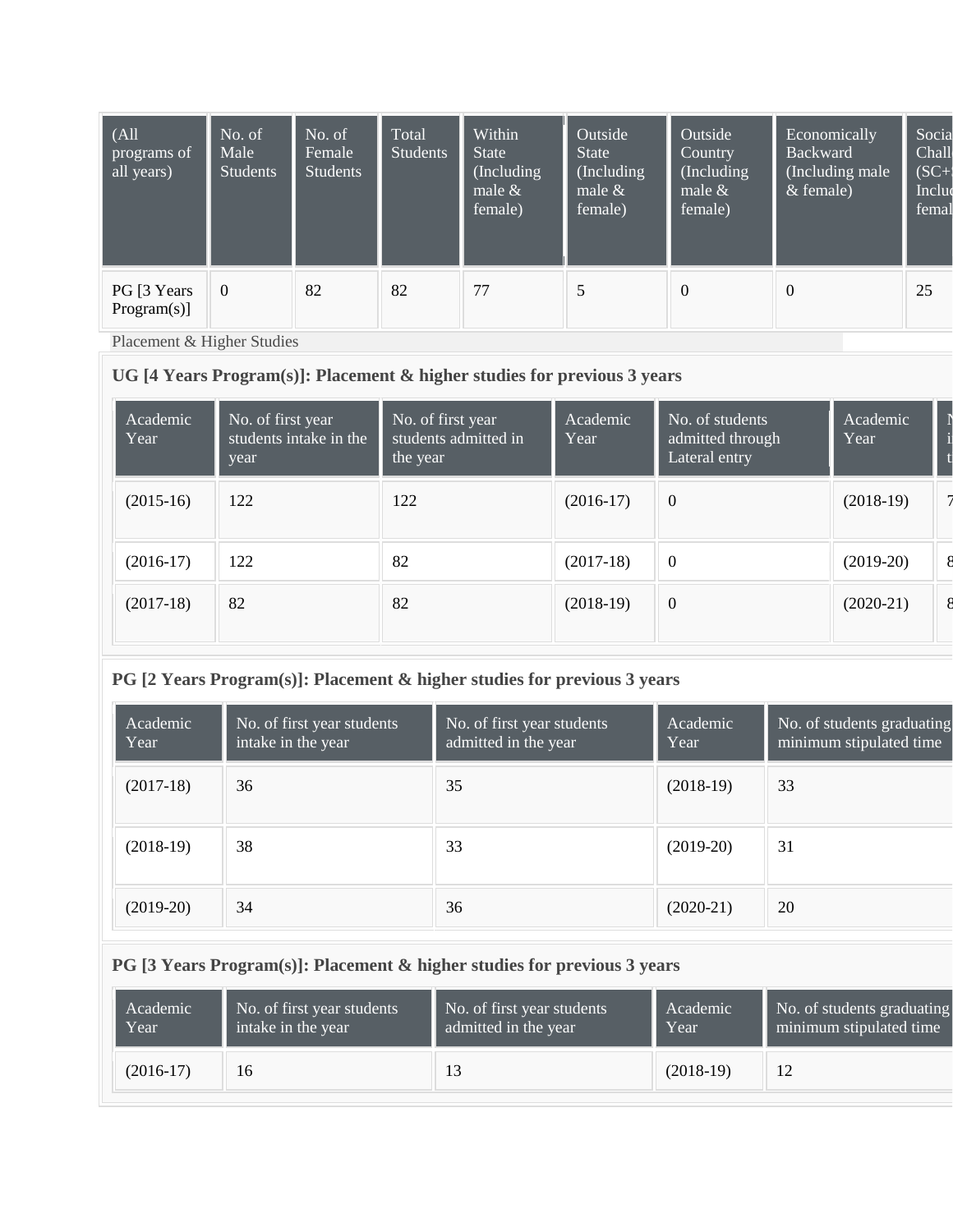| $(2017-18)$ | 19 | 18 | $(2019-20)$ | $\vert$ 15     |
|-------------|----|----|-------------|----------------|
| $(2018-19)$ | 19 | 16 | $(2020-21)$ | $\overline{4}$ |

#### Financial Resources: Utilised Amount for the Capital & Operational expenditure for previous 3 years

| Financial Year                                                                                                                                                                                  | 2020-21                                                                         |  |  |  |  |  |  |  |
|-------------------------------------------------------------------------------------------------------------------------------------------------------------------------------------------------|---------------------------------------------------------------------------------|--|--|--|--|--|--|--|
|                                                                                                                                                                                                 | <b>Utilised Amount</b>                                                          |  |  |  |  |  |  |  |
| Annual Capital Expenditure on Academic Activities and Resources (excluding expenditure on buildings)                                                                                            |                                                                                 |  |  |  |  |  |  |  |
| Library                                                                                                                                                                                         | $0$ (Zero)                                                                      |  |  |  |  |  |  |  |
| New Equipment for Laboratories                                                                                                                                                                  | 2666895 (Twenty six lakh sixty si<br>thousand eight hundred and ninety          |  |  |  |  |  |  |  |
| Other expenditure on creation of Capital Assets (excluding expenditure on Land and<br>Building)                                                                                                 | $0$ (Zero)                                                                      |  |  |  |  |  |  |  |
| <b>Annual Operational Expenditure</b>                                                                                                                                                           |                                                                                 |  |  |  |  |  |  |  |
| Salaries (Teaching and Non Teaching staff)                                                                                                                                                      | 92067480 (Nine crore twenty lakh<br>seven thousand four hundred and             |  |  |  |  |  |  |  |
| Maintenance of Academic Infrastructure or consumables and other running<br>expenditures (excluding maintenance of hostels and allied services, rent of the building,<br>depreciation cost, etc) | 7669777 (Seventy six lakh sixty n<br>thousand seven hundred and sever<br>seven) |  |  |  |  |  |  |  |
| Seminars / Conferences / Workshops etc.                                                                                                                                                         | $0$ (Zero)                                                                      |  |  |  |  |  |  |  |

PCS Facilities: Facilities of physically challenged students

1. Do your institution buildings have Lifts/Ramps?

2. Do your institution have provision for walking aids, includingwheelchairs and transportation from one building to another for

3. Do your institution buildings have specially designed toilets for handicapped students?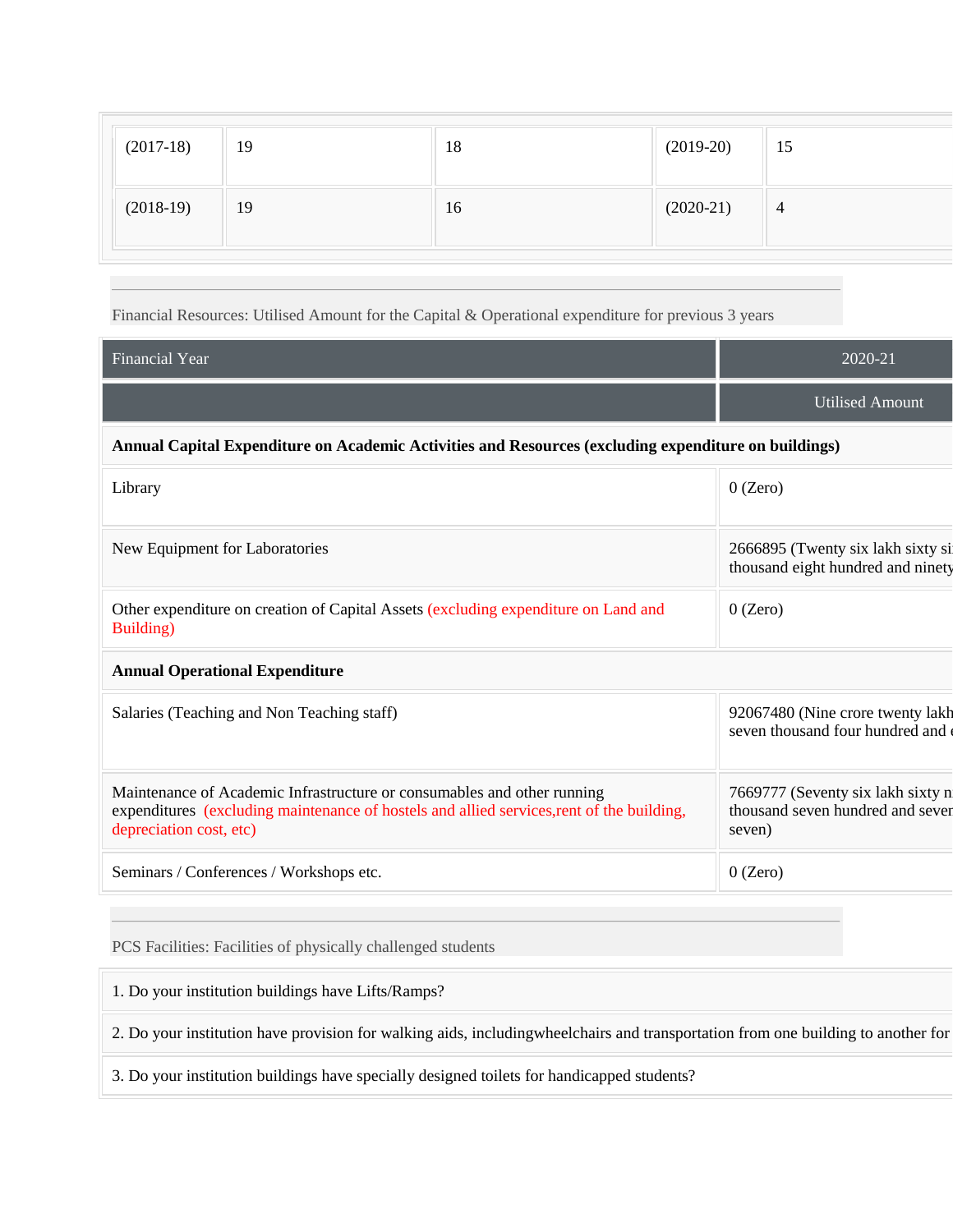### Faculty Details

| Srno           | Name                  | Age | Designation                | Gender | Qualification | Experience (In Months) |
|----------------|-----------------------|-----|----------------------------|--------|---------------|------------------------|
| $\mathbf{1}$   | <b>SUSHMA KAUSHIK</b> | 60  | Professor                  | Female | Ph.D          | 461                    |
| 2              | Dr Seema Rani         | 57  | Professor                  | Female | Ph.D          | 342                    |
| 3              | Dr Beena Yadav        | 56  | Professor                  | Female | Ph.D          | 342                    |
| $\overline{4}$ | Dr Manju Dahiya       | 54  | Professor                  | Female | Ph.D          | 340                    |
| 5              | Dr Rajesh Dahiya      | 59  | <b>Assistant Professor</b> | Female | Ph.D          | 125                    |
| 6              | Dr Vandna Verma       | 47  | <b>Assistant Professor</b> | Female | Ph.D          | 104                    |
| 7              | DR Ella Rani          | 41  | <b>Assistant Professor</b> | Female | Ph.D          | 83                     |
| 8              | Dr Poonam Kundu       | 56  | <b>Assistant Professor</b> | Female | Ph.D          | 83                     |
| 9              | Dr Neelam Rose        | 52  | Professor                  | Female | Ph.D          | 336                    |
| 10             | Dr Nisha Arya         | 44  | <b>Assistant Professor</b> | Female | Ph.D          | 130                    |
| 11             | Dr Saroj Yadav        | 51  | <b>Assistant Professor</b> | Female | Ph.D          | 130                    |
| 12             | Dr Parul              | 40  | <b>Assistant Professor</b> | Female | Ph.D          | 29                     |
| 13             | Dr Lalita             | 43  | <b>Assistant Professor</b> | Female | Ph.D          | 29                     |
| 14             | Dr Mona Verma         | 31  | <b>Assistant Professor</b> | Female | Ph.D          | 22                     |
| 15             | Dr Krishna Duhan      | 59  | Professor                  | Female | Ph.D          | 324                    |
| 16             | Dr Sheela Sangwan     | 56  | Professor                  | Female | Ph.D          | 408                    |
| 17             | Dr Bimla Dhanda       | 59  | Professor                  | Female | Ph.D          | 384                    |
| 18             | Dr C K Singh          | 55  | Professor                  | Female | Ph.D          | 369                    |
| 19             | Dr Poonam Malik       | 43  | Professor                  | Female | Ph.D          | 48                     |
| 20             | Dr Kiran Singh        | 52  | Professor                  | Female | Ph.D          | 365                    |